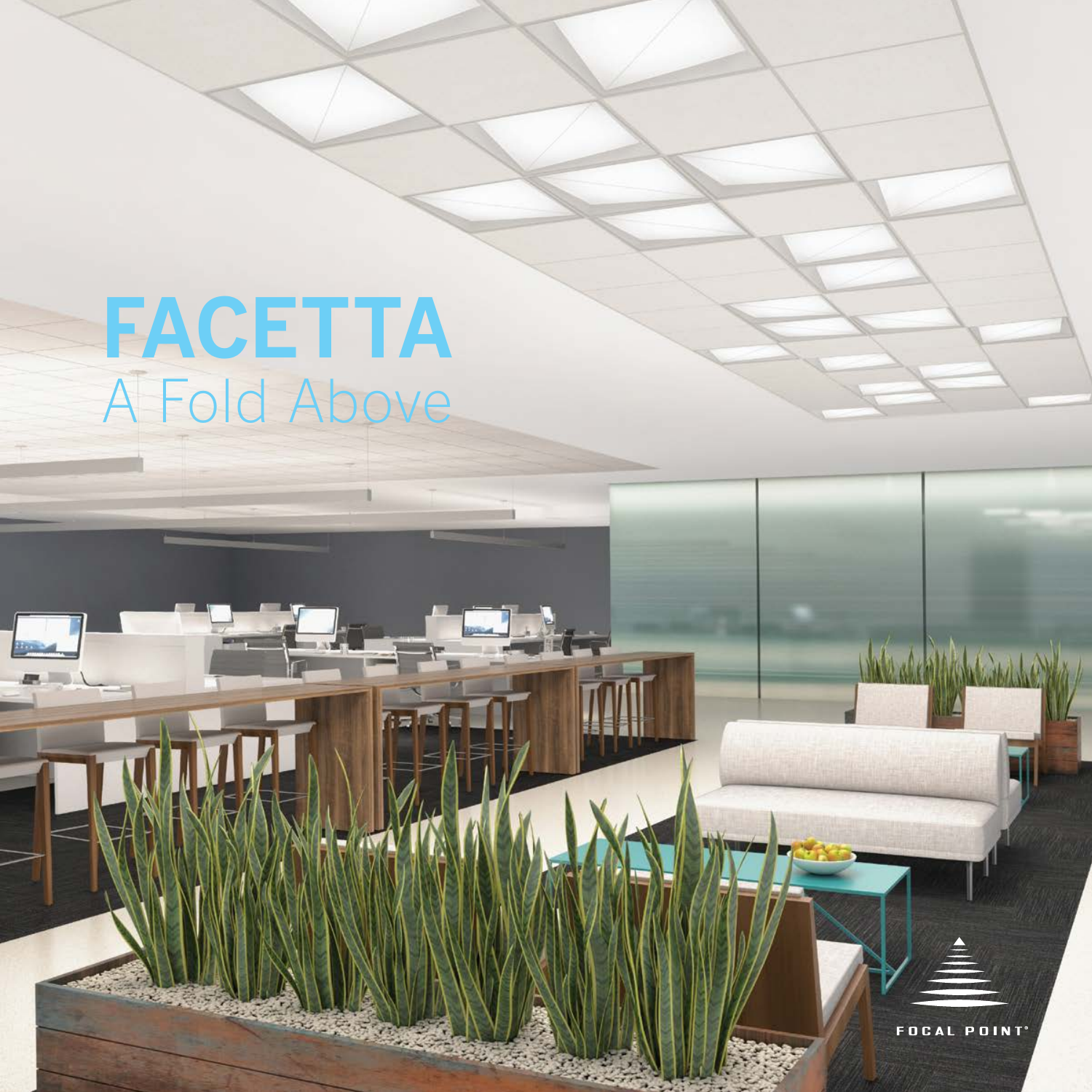

Inspired by the facets of a prism, Facetta's sharp angled profile is softened by its uniform glow, resulting in an appealing luminaire with a hint of eclecticism. Its playful and versatile design allows for the creation of unique patterns and groupings using a 2x2 recessed luminaire as a building block, adding texture and inspiration to ceiling planes. Facetta allows you to bring your imagination to life and create a powerful aesthetic for your space—the design possibilities are endless!



## A Fold Above [FACETTA](http://www.focalpointlights.com/node/3924)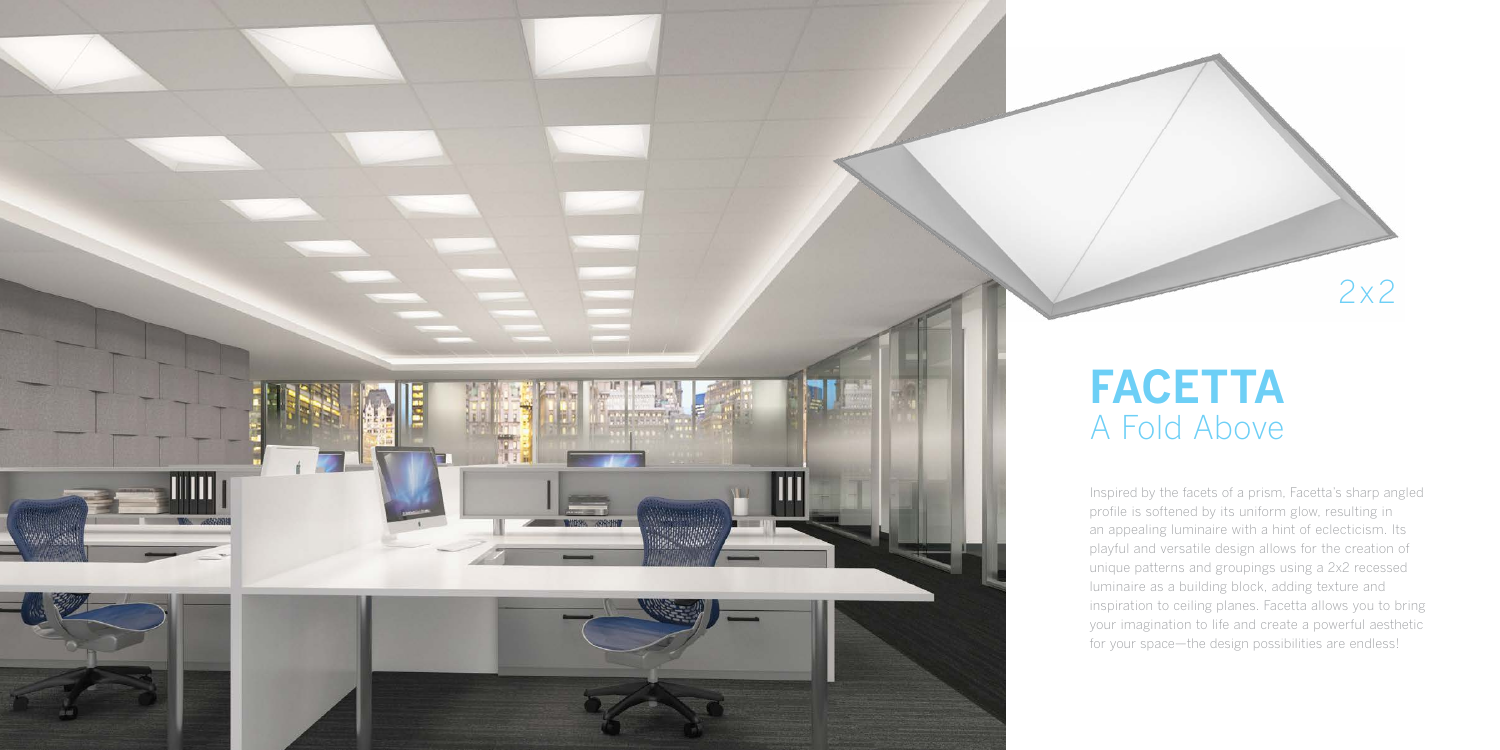

#### Get Creative

Facetta can be grouped to create orthogonal patterns and organic arrangements. Have fun with it—and playfully create your design statement for any space.









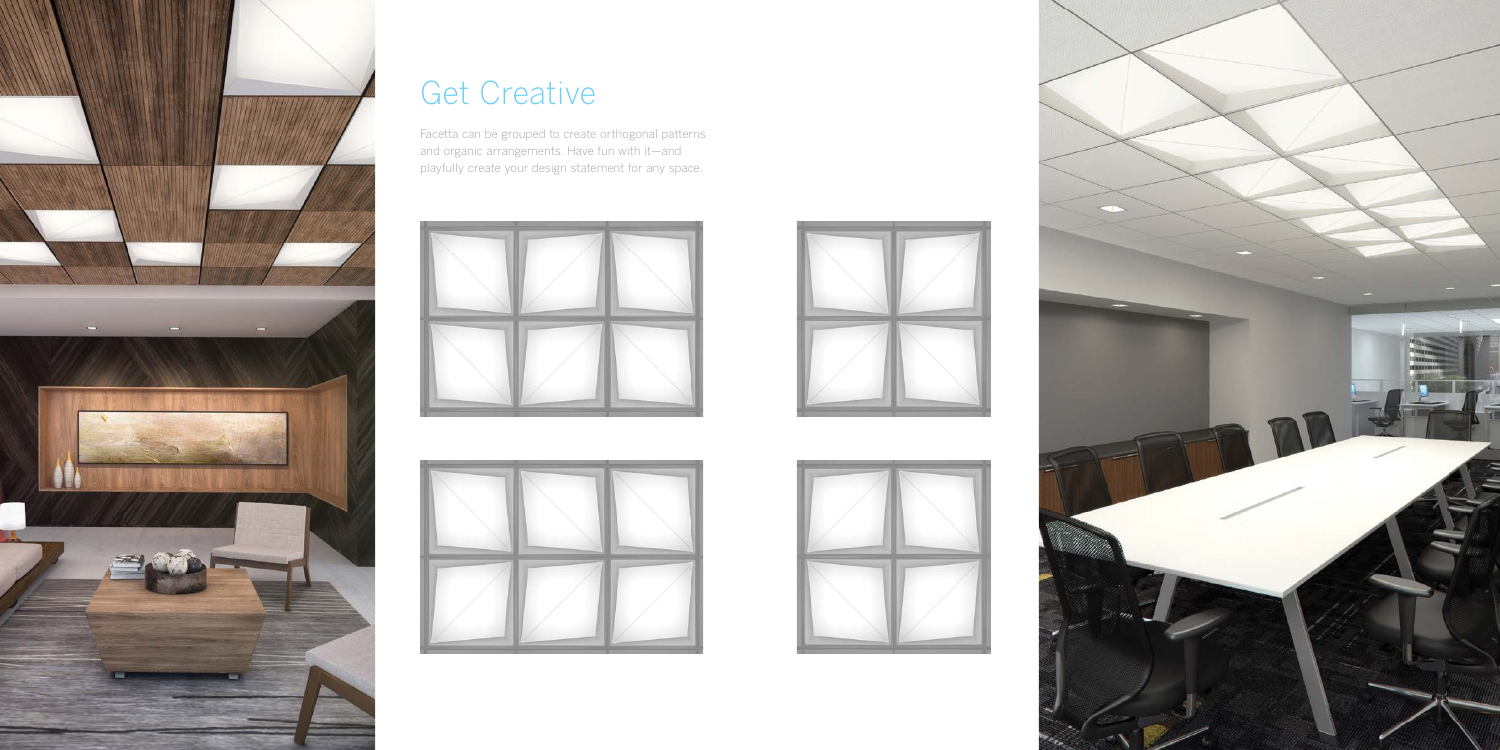| <b>Delivered Lumens</b> | <b>System Watts</b> | <b>LPW</b> |
|-------------------------|---------------------|------------|
| 1000                    | 9                   | 114        |
| 2000                    | 17                  | 122        |
| 2500                    | 21                  | 122        |
| 3000                    | 26                  | 121        |
| 3500                    | 31                  | 119        |
| 4000                    | 36                  | $\Box$     |

\*Lumen output may vary +/- 5%. Actual wattage may vary +/- 5%

# RL RIGHT LIGHT

### Performance



Right Light™ provides a broad range of standard delivered lumen outputs that stay consistent as technology upgrades occur. In addition, tunable drivers allow for custom wattage and lumen outputs to be specified within the standard range.





All lumen outputs of Facetta are Design Lights Consortium (DLC) qualified.

Specific model information can be found on the DLC QPL at designlights.org or at focalpointlights.com/DLC.



#### Ease of Maintenance

The one-piece hinging optical assembly allows for easy access to LEDs and drivers.